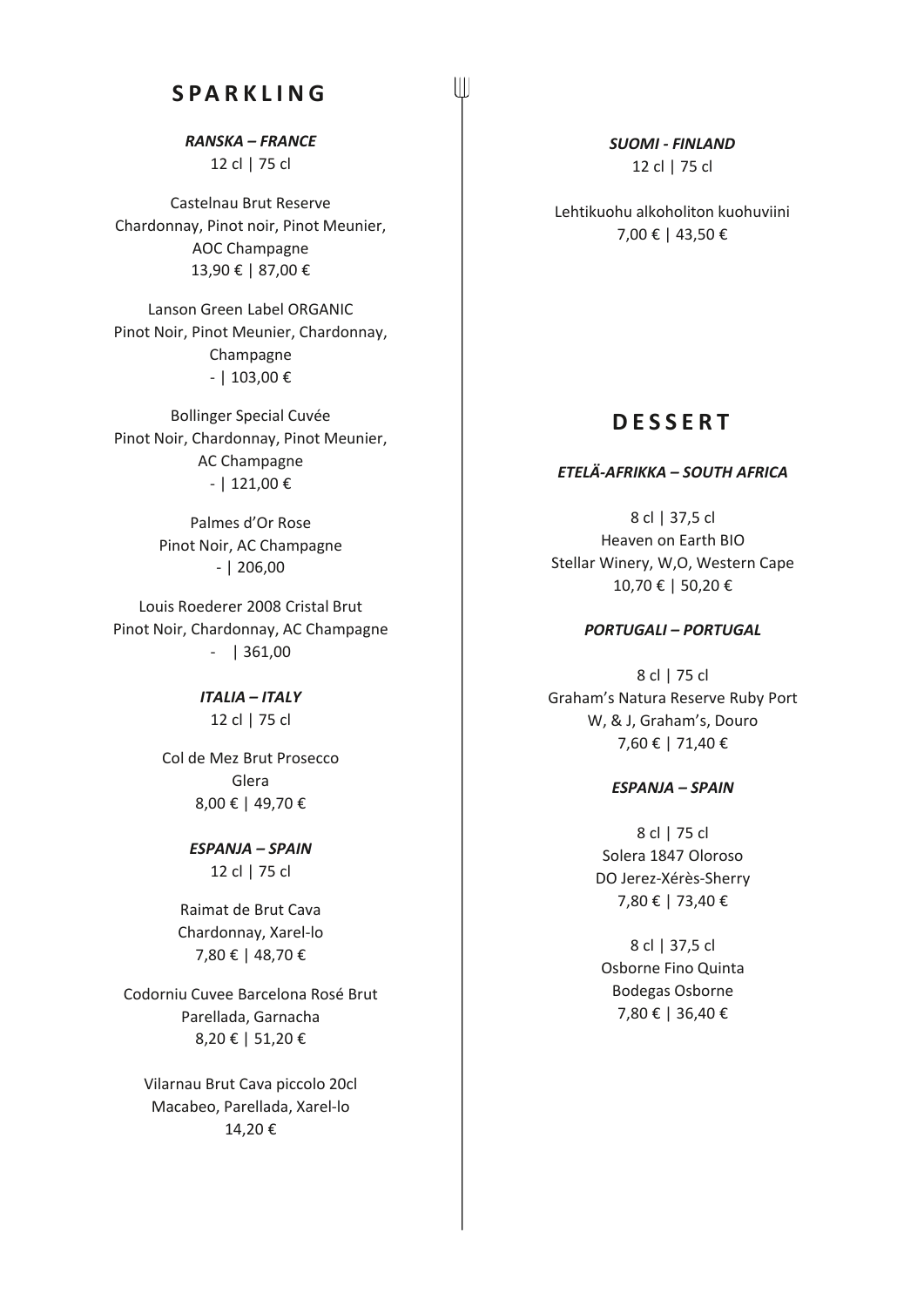# **WHITE WINE**

 $\left\| \right\|$ 

*RANSKA – FRANCE* 16 cl | 75 cl

Chateau Timberlay Blanc Sauvignon Blanc, Semillon - | 56,70 €

Louis Jadot Chablis Chardonnay 14,30 € | 67,20 €

Sancerre Blanc Les Celliers de la Pauline Sauvignon Blanc, Loire - | 67,20 €

Arthur Metz Riesling Grand Cru Steinkoltz Pinot Blanc, Pinot Gris, Pinot Noir 14,10 € | 66,20 €

> La Baume Viognier 11,50 € | 53,70 €

*ITALIA – ITALY* 16 cl | 75 cl

B.IO Catarratto-Chardonnay Bio Vegan Catarratto, Chardonnay, Sicily 10,20 € | 48,00 €

Cesari Pinot Grigio delle Venezie Pinot Grigio, Veneto 10,60 € | 49,70 €

> Cortese Vanedda Bianco Cataratto, Grillo - | 54,70 €

*SAKSA – GERMANY* 16 cl | 75 cl

Schloss Gelblack Riesling Trocken - | 67,70 €

*ITÄVALTA – AUSTRIA* 16 cl | 75 cl Grüner Veltliner Zöbinger Heiligenstein Kamptal Reserve, Grüner Veltliner - | 68,20 €

*PORTUGALI – PORTUGAL* 16 cl | 75 cl Coragem Chardonnay 11,20 € | 52,70 €

> *ESPANJA - SPAIN* 16 cl | 75 cl

Menade Organic Verdejo 12,40 € | 58,20 €

Menade Organic Sauvignon Sauvignon Blanc  $-$  | 62,20 €

16 cl | 37,5 cl Torres Natureo White non alcoholic Moscatel Alexandria 9,20 € | 21,50 €

# **ROSE WINE**

*SAKSA - GERMANY* 16 cl | 75 cl

That´s Neiss Pink Riesling Riesling, Pinot Noir  $-$  | 51,70 €

> *SAKSA - GERMANY* 18,7 cl

Fleurs de Prairie piccolo Grenache, Cinsault, Syrah 14,00 €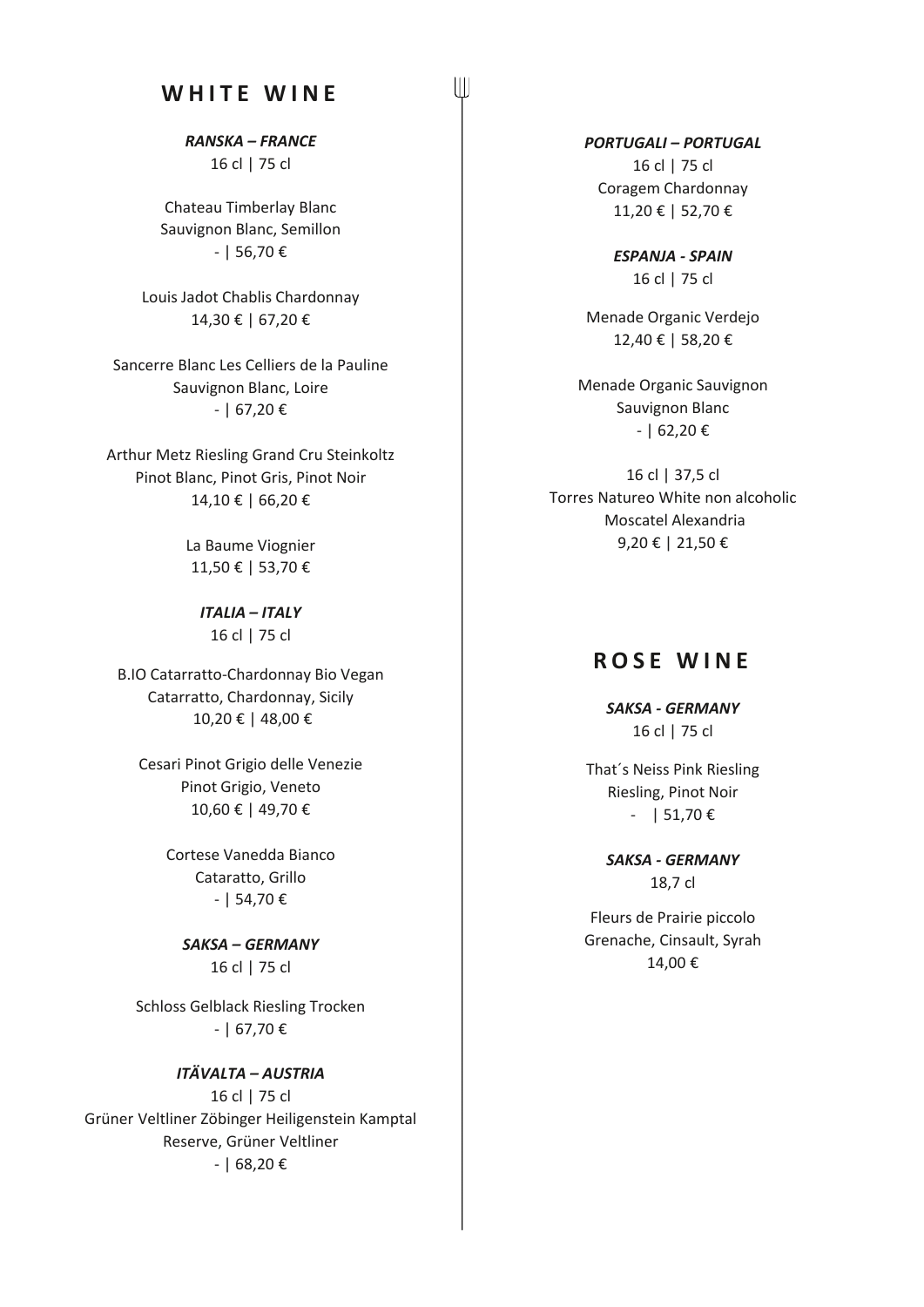# **RED WINE**

 $\left\| {}\right\|$ 

*RANSKA – FRANCE* 16 cl | 75 cl

Ogier Chateauneuf-du-Pap Bois de Pied Redal Organic, Grenache Noir, Syrah, Moudvedre, Cinsault - | 82,70 €

Chateau du Cartillon 2016 Merlot, Cabernet Sauvignon, Petit Verdot - | 59,20 €

> La Baume Merlot 11,00 € | 51,70 €

*ITALIA – ITALY* 16 cl | 75 cl

B.IO Nero'd Avola-Cabernet BIO VEGAN Nero d'avola, Cabernet, Sicily 10,20 € | 48,00 €

> Cossetti Barbaresco Nebbiolo - | 80,20 €

Zenato Ripassa, Zenato, Corvina, Rondinella, Oselata - | 70,70 €

Cortese Sabuci Cearuolo di Vittoria Nero d'Avola, Frappato 13,20 € | 61,70 €

> Vidussi Collio Merlot - | 55,20 €

*ESPANJA - SPAIN* 16 cl | 75 cl

Generacion 76 Organic Tempranillo 11,30 € | 53,20 €

> Vid-a Organic Monastrell, Syrah 11,50 € | 53,70 €

Leo Martín Selección Mencía 11,30 € | 53,20 €

37,5 cl Torres Natureo Red non alcoholic Syrah 9,20 € | 21,50 €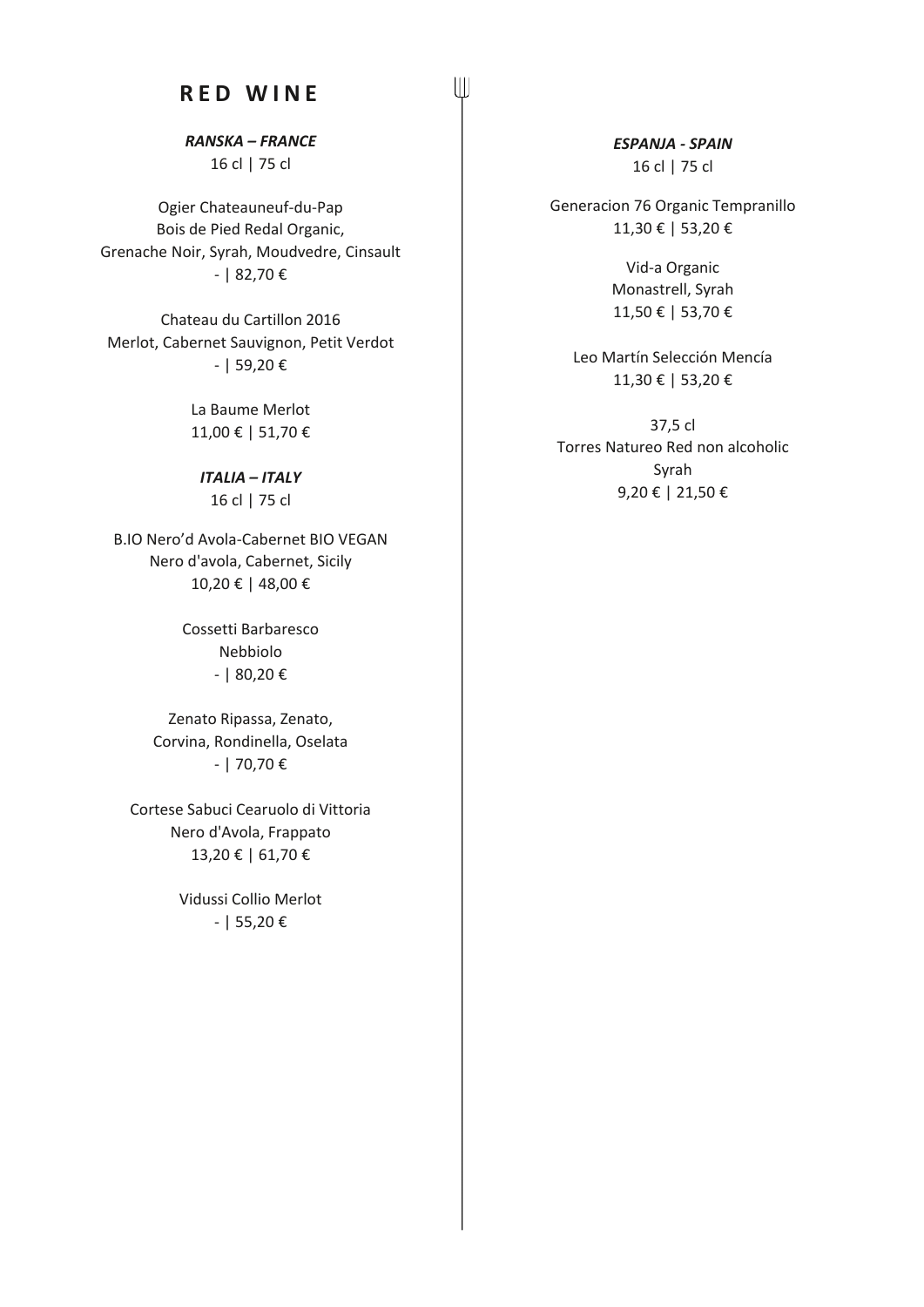#### **HOT DRINKS**

Coffee / De-caf Coffee – 4,00 €

Freshly brewed tea  $-4,00 \in$ 

Espresso /double – 4,00  $\epsilon$  / 5,70  $\epsilon$ 

Hot Chocolate – 4,40 €

Cappuccino – 4,60  $\epsilon$ 

Café Latte – 4,80 €

Americano – 4,30 €

Café Macciato – 5,10 €

Irish Coffee – 13,90 €

#### **LONG DRINKS**

Original Long Drink 5,5 % 0,33 L – 8,20 €

Original Long Drink Cranberry 5,5 % 0,33 L – 8,20 €

#### **CIDERS**

Happy Joe Dry Apple 4,7% 0,275 L – 8,40 €

Happy Joe Crispy Pear 4,7 % 0,275 L – 8,40 €

Bulmers Original  $4,5$  % 0,5 L – 9,70 €

### **DRAUGHT BEERS**

 $\left\| \right\|$ 

Lapinkulta PURE Organic 4,5 % 0,25 L – 5,60 €

Lapinkulta PURE Organic 4,5 % 0,50 L – 9,00 €

Heineken 5,0 % 0,25 L – 6,30 €

Heineken 5,0 % 0,5 L – 10,30 €

#### **BOTTLED BEERS**

Pyynikin Mosaic Lager 4,7% 0,5 L – 11,30 €

Pyynikin American I.P.A 5,2% 0,5 L – 11,30 €

Hillatus Sour Gluteeniton 5,5 % 0,33 L – 10,70 €

Original Lapland Lager 5.2 % 0,33 L − 10,20 €

Lapland Red Ale Gluteeniton 5,2 % 0,33 L – 10,20 €

> Krusovice Imperial 5 % 0,5 L – 10,80 €

Krusovice Cerne (dark) 3,8 % 0,5 L – 10,40 €

Ayinger Bräu Weisse 0,50 L – 11,40 €

## **NON - ALCOHOL**

Happy Joe Dry Apple alcohol free 0,275 L– 6,70 €

> Heineken 0,0 %  $0,33 L - 6,70 E$